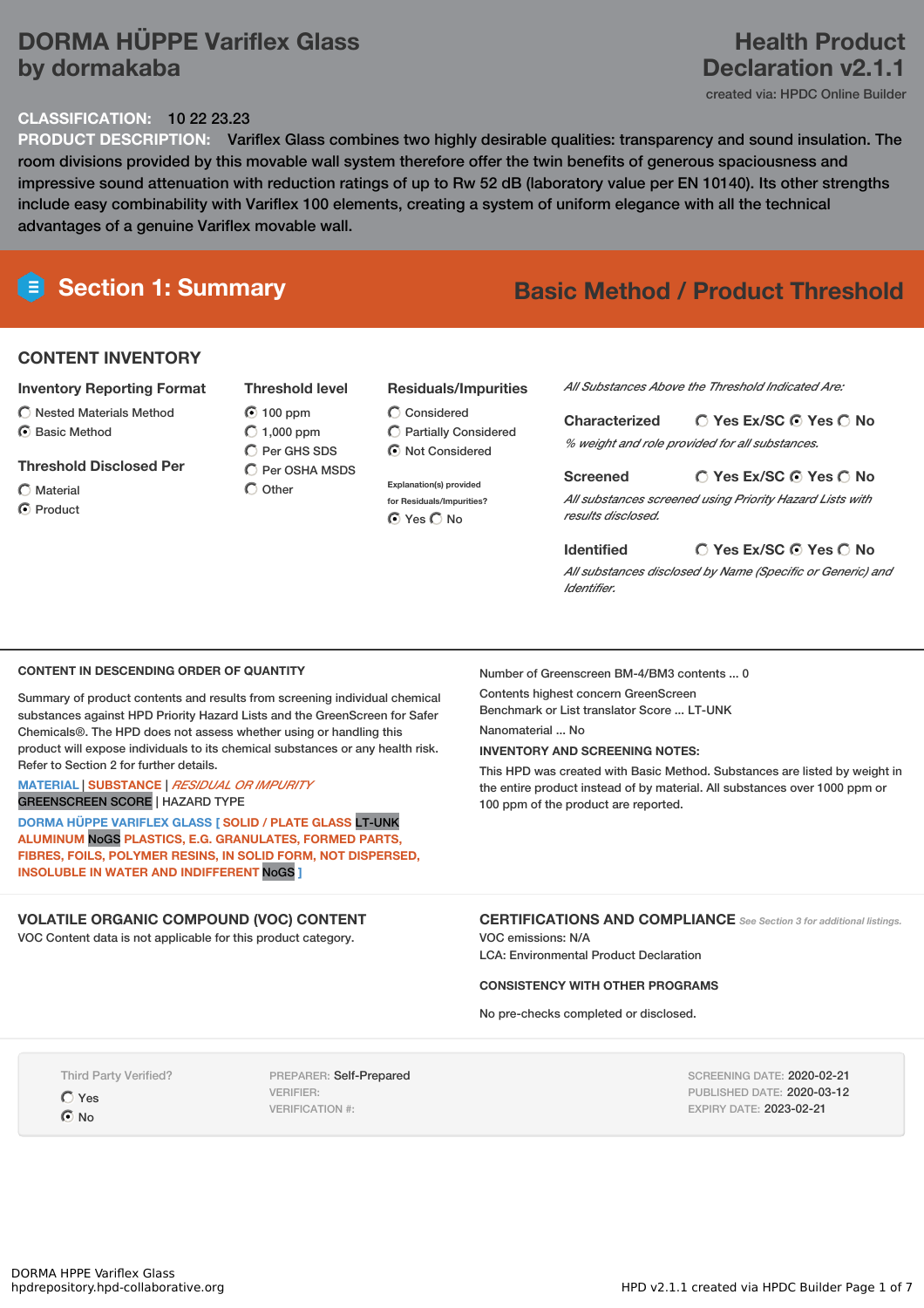This section lists contents in a product based on specific threshold(s) and reports detailed health information including hazards. This *HPD uses the inventory method indicated above, which is one of three possible methods:*

- *Basic Inventory method with Product-level threshold.*
- *Nested Material Inventory method with Product-level threshold*
- *Nested Material Inventory method with individual Material-level thresholds*

Definitions and requirements for the three inventory methods and requirements for each data field can be found in the HPD Open *Standard version 2.1.1, available on the HPDC website at: [www.hpd-collaborative.org/hpd-2-1-1-standard](https://www.hpd-collaborative.org/hpd-2-1-1-standard)*

## **DORMA HÜPPE VARIFLEX GLASS**

PRODUCT THRESHOLD: 100 ppm **RESIDUALS AND IMPURITIES CONSIDERED:** No

RESIDUALS AND IMPURITIES NOTES: No residuals or impurities are expected in these materials at or above the inventory threshold.

OTHER PRODUCT NOTES: -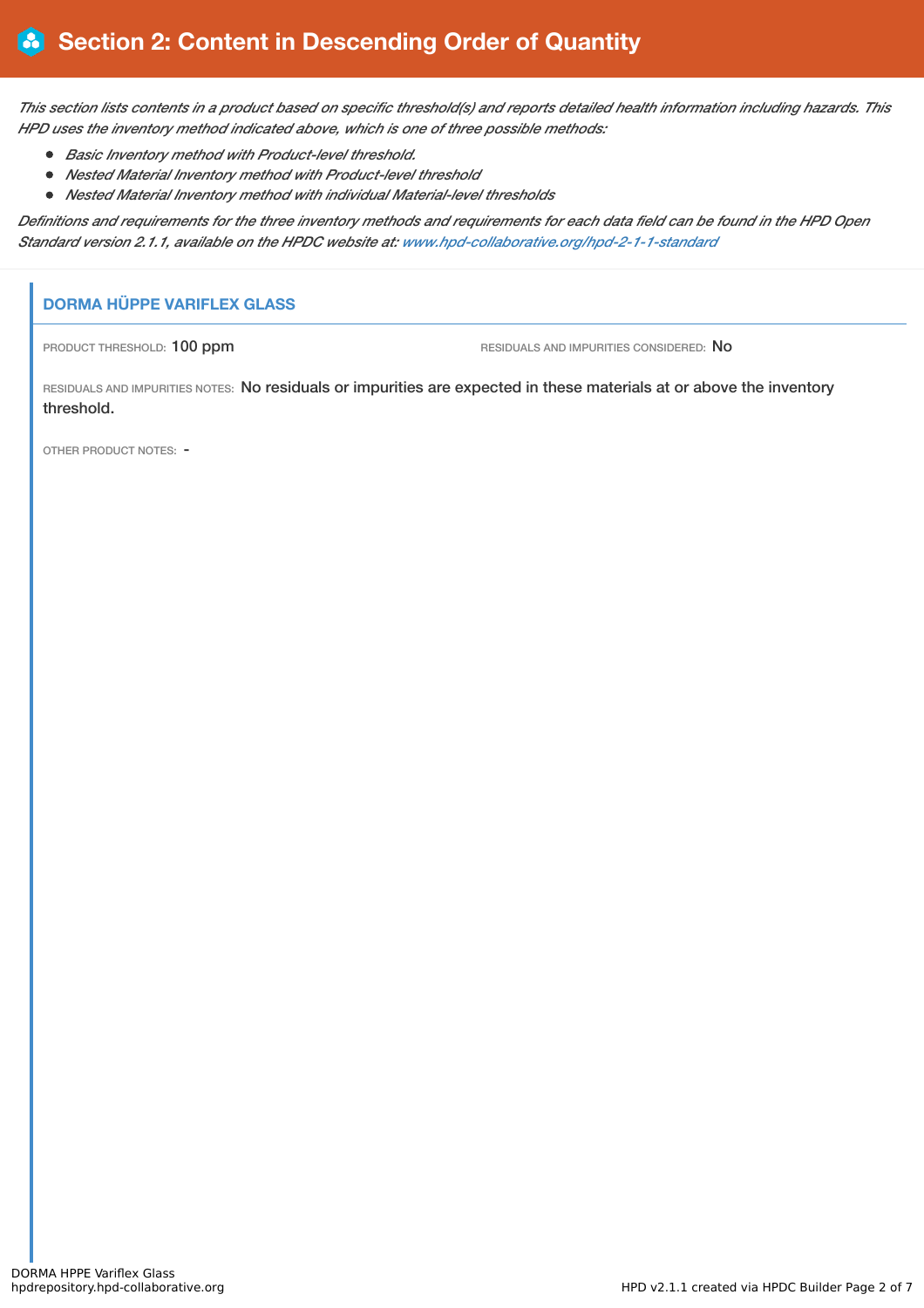| HAZARD SCREENING METHOD: Pharos Chemical and Materials Library | HAZARD SCREENING DATE: 2020-02-21                                                |                    |                    |                                   |                                                                                                                                         |                    |                    |
|----------------------------------------------------------------|----------------------------------------------------------------------------------|--------------------|--------------------|-----------------------------------|-----------------------------------------------------------------------------------------------------------------------------------------|--------------------|--------------------|
| %: $83.90 - 83.90$                                             | GS: LT-UNK                                                                       |                    |                    | RC: Both                          | NANO: No                                                                                                                                | ROLE: Glass pane   |                    |
| <b>HAZARD TYPE</b>                                             | AGENCY AND LIST TITLES                                                           |                    |                    | WARNINGS                          |                                                                                                                                         |                    |                    |
| None found                                                     |                                                                                  |                    |                    |                                   | No warnings found on HPD Priority Hazard Lists                                                                                          |                    |                    |
| SUBSTANCE NOTES: -                                             |                                                                                  |                    |                    |                                   |                                                                                                                                         |                    |                    |
|                                                                |                                                                                  |                    |                    |                                   |                                                                                                                                         |                    |                    |
| <b>ALUMINUM</b>                                                |                                                                                  |                    |                    |                                   |                                                                                                                                         |                    | ID: 91728-14-2     |
|                                                                | HAZARD SCREENING METHOD: Pharos Chemical and Materials Library                   |                    |                    |                                   | HAZARD SCREENING DATE: 2020-02-21                                                                                                       |                    |                    |
| %: 16.00 - 16.00                                               | GS: NoGS                                                                         | RC:<br><b>Both</b> | NANO:<br><b>No</b> |                                   | ROLE: Seal retainer, awa assemby, top/bottom<br>frame, pivot block, seal brackets, male/female<br>vertical rails and drop seal assembly |                    |                    |
| <b>HAZARD TYPE</b>                                             | AGENCY AND LIST TITLES                                                           |                    |                    | <b>WARNINGS</b>                   |                                                                                                                                         |                    |                    |
| None found                                                     |                                                                                  |                    |                    |                                   | No warnings found on HPD Priority Hazard Lists                                                                                          |                    |                    |
| <b>SUBSTANCE NOTES: -</b>                                      |                                                                                  |                    |                    |                                   |                                                                                                                                         |                    |                    |
|                                                                | PLASTICS, E.G. GRANULATES, FORMED PARTS, FIBRES, FOILS, POLYMER RESINS, IN SOLID |                    |                    |                                   |                                                                                                                                         |                    | ID: 937182-60-0    |
|                                                                | FORM, NOT DISPERSED, INSOLUBLE IN WATER AND INDIFFERENT                          |                    |                    |                                   |                                                                                                                                         |                    |                    |
| HAZARD SCREENING METHOD: Pharos Chemical and Materials Library |                                                                                  |                    |                    | HAZARD SCREENING DATE: 2020-02-21 |                                                                                                                                         |                    |                    |
| %: $0.10 - 0.10$                                               | GS: NoGS                                                                         |                    |                    |                                   | RC:<br><b>None</b>                                                                                                                      | NANO:<br><b>No</b> | ROLE: Lip<br>seals |
| <b>HAZARD TYPE</b>                                             | AGENCY AND LIST TITLES                                                           |                    |                    | WARNINGS                          |                                                                                                                                         |                    |                    |
|                                                                |                                                                                  |                    |                    |                                   |                                                                                                                                         |                    |                    |
| None found                                                     |                                                                                  |                    |                    |                                   | No warnings found on HPD Priority Hazard Lists                                                                                          |                    |                    |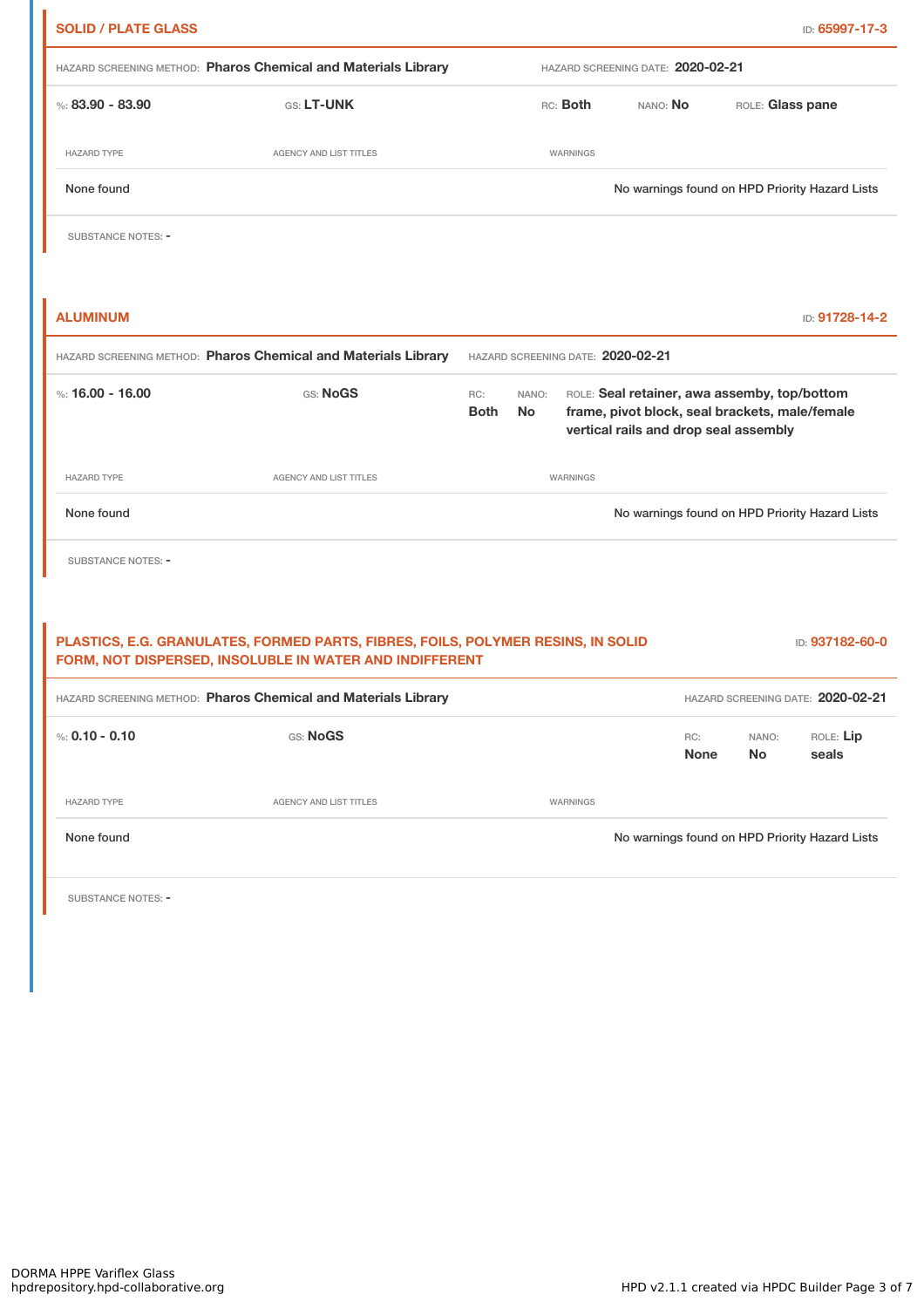This section lists applicable certification and standards compliance information for VOC emissions and VOC content. Other types of *health or environmental performance testing or certifications completed for the product may be provided.*

| <b>VOC EMISSIONS</b>                                          | N/A                                   |                     |                       |  |  |  |
|---------------------------------------------------------------|---------------------------------------|---------------------|-----------------------|--|--|--|
| CERTIFYING PARTY: Self-declared<br>APPLICABLE FACILITIES: N/A | <b>ISSUE DATE: 2020-</b><br>$02 - 28$ | <b>EXPIRY DATE:</b> | CERTIFIER OR LAB: N/A |  |  |  |
| CERTIFICATE URL:                                              |                                       |                     |                       |  |  |  |

CERTIFICATION AND COMPLIANCE NOTES: This HPD is for a product that is NOT liquid/wet applied.

| <b>LCA</b>                                                                                                                                                                                 | <b>Environmental Product Declaration</b> |                                   |                                                           |  |  |
|--------------------------------------------------------------------------------------------------------------------------------------------------------------------------------------------|------------------------------------------|-----------------------------------|-----------------------------------------------------------|--|--|
| CERTIFYING PARTY: Third Party<br>APPLICABLE FACILITIES: Westerstede/Ocholt,<br>Germany<br>CERTIFICATE URL: https://www.dorma-<br>hueppe.com/files/e9ddb810-d1cd-11e8-80a1-<br>a55a8be126f0 | <b>ISSUE DATE: 2017-</b><br>$12 - 12$    | EXPIRY DATE: $2022-$<br>$12 - 11$ | CERTIFIER OR LAB: Institut Bauen<br>und Umwelt e.V. (IBU) |  |  |
| CERTIFICATION AND COMPLIANCE NOTES: -                                                                                                                                                      |                                          |                                   |                                                           |  |  |

## **Section 4: Accessories**

This section lists related products or materials that the manufacturer requires or recommends for installation (such as adhesives or fasteners), maintenance, cleaning, or operations. For information relating to the contents of these related products, refer to their *applicable Health Product Declarations, if available.*

No accessories are required for this product.

## **Section 5: General Notes**

Dorma Hüppe movable walls: Global provider of high-quality operable partition systems. Dorma Hüppe is part of the dormakaba Group and makes up the Movable Walls business unit together with Modernfold and Skyfold. With its movable wall systems for conference facilities, congress centres, banks, exhibitions etc. and 130 years of company tradition supporting it, Dorma Hüppe is able to offer customers throughout the world smart solutions for efficient room management. Dorma Hüppe not only plans, designs and installs movable partition wall systems, it also ensures their ongoing durability, function and performance with a range of high-value services. For more information, please go to: https://www.dorma-hueppe.com. The information contained in this HPD is to be used only as a voluntary information on our products. dormakaba makes no representation or warranty as to the completeness or accuracy of the information contained herein. The products and specifications set forth in this HPD are subject to change without notice and dormakaba disclaims any and all liability for such changes. The information contained herein is provided without warranties of any kind, either express or implied, and dormakaba disclaims any and all liability for typographical, printing, or production errors or changes affecting the specifications contained herein. dormakaba DISCLAIMS ALL WARRANTIES, EXPRESS OR IMPLIED, INCLUDING, BUT NOT LIMITED TO, THE IMPLIED WARRANTIES OF MERCHANTABILITY AND FITNESS FOR A PARTICULAR PURPOSE. IN NO EVENT WILL dormakaba BE LIABLE FOR ANY INCIDENTAL, INDIRECT OR CONSEQUENTIAL DAMAGES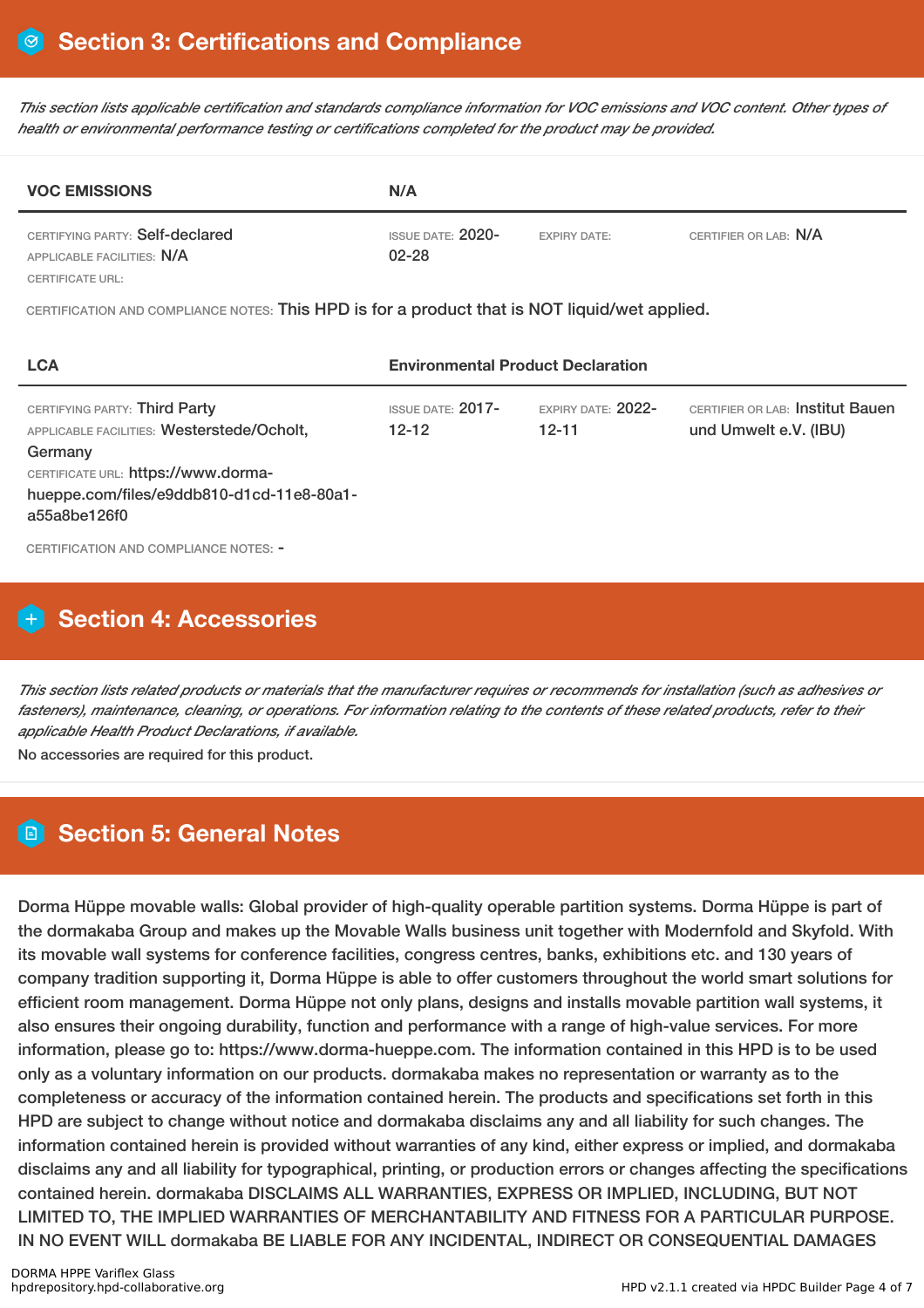ARISING FROM THE SALE OR USE OF ANY PRODUCT. All sales of products shall be subject to dormakaba's applicable General Terms and Conditions, a copy of which will be provided by your local dormakaba organisation upon request.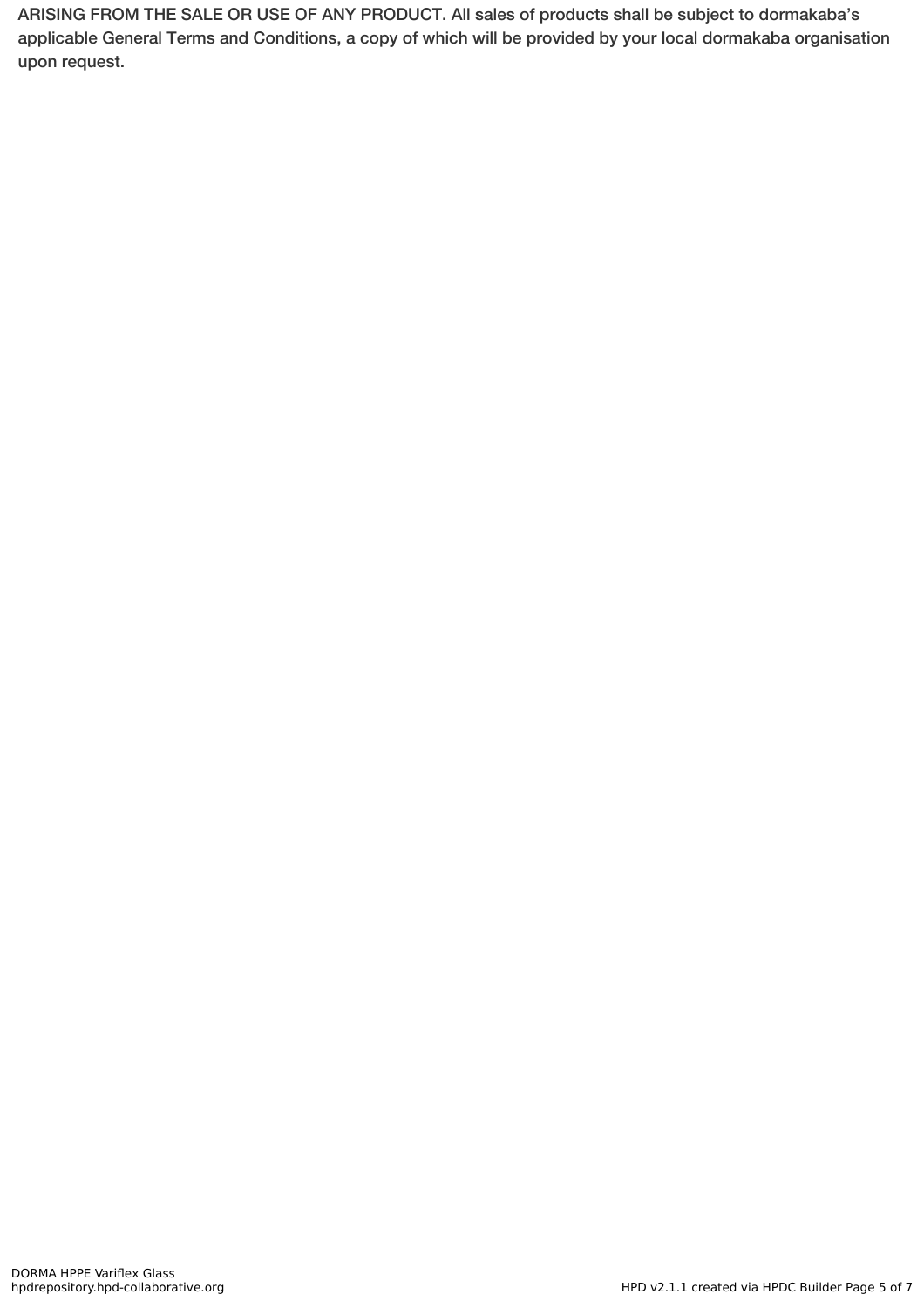## **MANUFACTURER INFORMATION**

MANUFACTURER: **dormakaba** ADDRESS: **DORMA Hüppe Raumtrennsysteme GmbH + Co. KG Industriestraße 5 Westerstede/Ocholt Lower Saxony 26655, Germany** WEBSITE: **www.dorma-hueppe.com**

CONTACT NAME: **Jörg Tholen** TITLE: **Lead Product & Marketing** PHONE: **+49 4409 666-368** EMAIL: **joerg.tholen@dormakaba.com**

#### **KEY**

**OSHA MSDS** Occupational Safety and Health Administration Material Safety Data Sheet **GHS SDS** Globally Harmonized System of Classification and Labeling of Chemicals Safety Data Sheet

#### **Hazard Types**

**AQU** Aquatic toxicity **CAN** Cancer **DEV** Developmental toxicity **END** Endocrine activity **EYE** Eye irritation/corrosivity **GEN** Gene mutation

#### **GreenScreen (GS)**

**BM-4** Benchmark 4 (prefer-safer chemical) **BM-3** Benchmark 3 (use but still opportunity for improvement) **BM-2** Benchmark 2 (use but search for safer substitutes) **BM-1** Benchmark 1 (avoid - chemical of high concern) **BM-U** Benchmark Unspecified (insuficient data to benchmark)

**GLO** Global warming **MAM** Mammalian/systemic/organ toxicity **MUL** Multiple hazards **NEU** Neurotoxicity **OZO** Ozone depletion **PBT** Persistent Bioaccumulative Toxic

**PHY** Physical Hazard (reactive) **REP** Reproductive toxicity **RES** Respiratory sensitization **SKI** Skin sensitization/irritation/corrosivity **LAN** Land Toxicity **NF** Not found on Priority Hazard Lists

**LT-P1** List Translator Possible Benchmark 1 **LT-1** List Translator Likely Benchmark 1 **LT-UNK** List Translator Benchmark Unknown (insufficient information from List Translator lists to benchmark) **NoGS** Unknown (no data on List Translator Lists)

#### **Recycled Types**

**PreC** Preconsumer (Post-Industrial) **PostC** Postconsumer **Both** Both Preconsumer and Postconsumer **Unk** Inclusion of recycled content is unknown **None** Does not include recycled content

#### **Other Terms**

**Inventory Methods:**

**Nested Method / Material Threshold** Substances listed within each material per threshold indicated per material **Nested Method / Product Threshold** Substances listed within each material per threshold indicated per product **Basic Method / Product Threshold** Substances listed individually per threshold indicated per product

**Nano** Composed of nano scale particles or nanotechnology **Third Party Verified** Verification by independent certifier approved by HPDC **Preparer** Third party preparer, if not self-prepared by manufacturer **Applicable facilities** Manufacturing sites to which testing applies

The Health Product Declaration (HPD) Open Standard provides for the disclosure of product contents and potential associated human and environmental health hazards. Hazard associations are based on the HPD Priority Hazard Lists, the GreenScreen List Translator™, and when *available, full GreenScreen® assessments. The HPD Open Standard v2.1 is not:*

- *<sup>a</sup> method for the assessment of exposure or risk associated with product handling or use,*
- a method for assessing potential health impacts of: (i) substances used or created during the manufacturing process or (ii) substances *created after the product is delivered for end use.*

Information about life cycle, exposure and/or risk assessments performed on the product may be reported by the manufacturer in appropriate *Notes sections, and/or, where applicable, in the Certifications section.*

The HPD Open Standard was created and is supported by the Health Product Declaration Collaborative (the HPD Collaborative), a customer-led organization composed of stakeholders throughout the building industry that is committed to the continuous improvement of building products